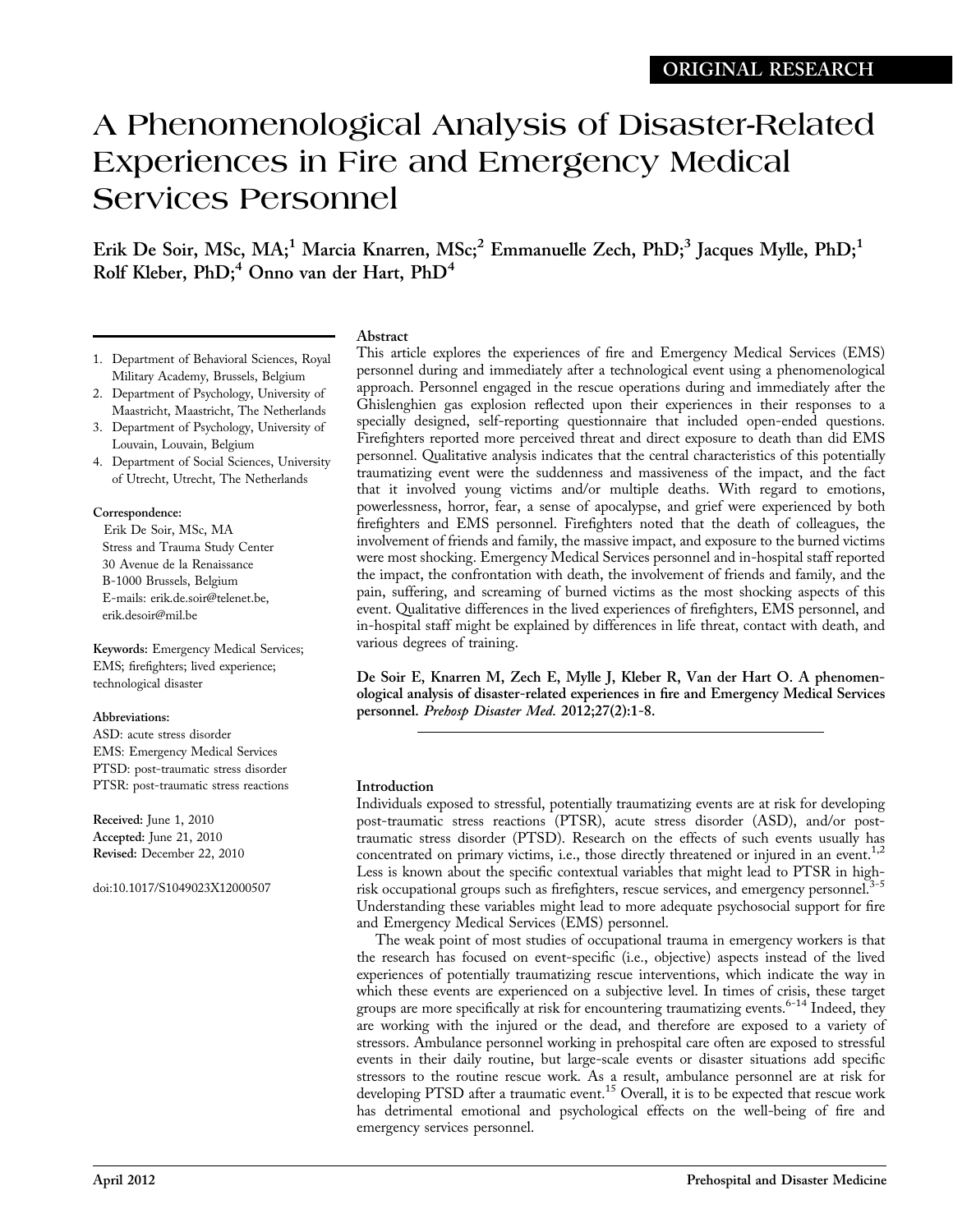The incidence of PTSD after experiencing a traumatic event in the general population is 10% to 15%, and lifetime prevalence for PTSD is estimated to be 7.8%.<sup>16</sup> However, estimates for specific at-risk populations are higher. For example, the prevalence of PTSD in German firefighters was as high as 18.2%.<sup>12</sup> According to Clohessy and Ehlers<sup>15</sup> as well as Grevin,<sup>17</sup> the prevalence of PTSD in emergency personnel is estimated to be approximately 20%. However, others reported a PTSD prevalence of 3% to 7% in rescue workers.18 These differences in the prevalence of PTSD might be related to both situational event-specific and person-related factors such as trauma exposure, but this is unclear.<sup>19</sup> While most studies indicate levels of posttraumatic stress based on PTSD prevalence, no study has investigated the qualitative aspects of the psychological postintervention sequelae in fire and emergency services personnel during and after disasters. Such information could broaden our understanding of the lived experience of potentially traumatizing events of fire and emergency services during disasters to facilitate better psychosocial support for these target groups.

One study analyzed written stories from 52 ambulance nurses and EMS technicians, each of whom described a traumatic event.<sup>20</sup> Those descriptions were analyzed using Van Kaam's method.21-23 The nurses and technicians who showed a strong identification with the victims experienced more overwhelming emotions and feelings than did those who did not identify so strongly. Identification with the victim is a strong predictor of post-traumatic stress among helpers,<sup>11</sup> especially when children are involved.<sup>24,25</sup> In addition, several studies<sup>26-28</sup> have highlighted a series of situational risk factors for the development of post-traumatic stress symptoms among emergency services personnel: (1) the victims' ages (e.g., injuries/deaths in infants and children have a greater impact than adults); (2) exposure to gruesome injuries and/or death; and (3) facing dangerous and/or unpredictable situations.

The cognitions and emotions experienced during an event also are predictors of post-traumatic distress.<sup>29</sup> According to Herman, when encountering a traumatic event, intense fear, helplessness, powerlessness, and threat of death are common.<sup>30</sup> However, from a resilience perspective, in which the focus is on the personal strengths of people, it can be expected that some emergency responders may report no complaints or symptoms related to the traumatic stress experience, and sometimes may report growth instead of distress. There is extensive research on the positive consequences after confrontation with adversity, emotionally disturbing, and potentially traumatizing events.<sup>31-33</sup> These positive effects are related to positive affects and cognitive processing of the traumatizing event resulting in, for example, a perception of decreased experienced threat, lower risk for physical injury, and less uncontrollability of the situation. The positive consequences of task-oriented incidents (i.e., fighting fires) and person-oriented incidents (i.e., rescue work) should be distinguished.<sup>34</sup> In this study, firefighters who contributed to the rescue of disaster victims described less positive reactions in their rescue experience than had those involved only in fighting the fire. Thus, it is expected that the positive impact of emergency work should occur more often with task-focused activities than among rescue personnel involved in more person-focused incidents.

In the current study, the experiences of the personnel who served on-scene or in the regional hospitals after the gas pipe explosion that occurred in an industrial park in Ghislenghien, Belgium, on July 30, 2004 were explored. Debris from the gas

pipe weighing several tons was thrown as high as 200 meters into the air. The heat of the fire was felt nearly 2 km from the explosion site. Debris from buildings was projected up to 6 km. In total, the explosion killed 24 people, mainly factory workers, firefighters, and a police officer, and approximately 132 people were wounded. Many suffered severe burn injuries. Most of the wounded victims were factory workers, firefighters, police officers, and car occupants passing by at the moment of the explosion.

The purpose of this study was to explore the experiences in fire and Emergency Medical Services (EMS) personnel during and immediately after a technological event using a phenomenological approach. Similarly to Laposa and Alden,<sup>35</sup> it was expected that firefighters would report their work-related experiences were more dangerous physically and involved a greater threat to their lives (highlighting the death of five fire colleagues during the event) compared to those of EMS and hospital staff personnel. Since the EMS and in-hospital staff personnel were exposed more directly to human suffering, but confronted less with life threat, it was expected that they would report more on the emotional burden of this unusual work. These hypotheses lead to different expectations regarding the type of potentially traumatizing events to which both target groups were exposed. It was expected that emergency services personnel and in-hospital emergency responders would describe more victim-related experiences and that firefighters would report more exposure to the event.

#### Methods

#### Participants

This study is part of a broader scientific research project led by the Stress and Trauma Research Center of the Royal Military Academy, the Faculty of Psychology of the University of Louvain, the Service d'Appui Psychologique aux Intervenants (Psychological Support Service for Caregivers), and the Union Royale des Sapeurs-Pompiers du Hainaut (Royal Association of Firefighters of the Province of Hainaut). Only fire, rescue, and emergency medical personnel who participated in the rescue operations on the scene of the event in Ghislenghien or in emergency management in the regional hospitals were approached. They were contacted through their normal command structures. Two self-report questionnaires were distributed in a closed envelope at T1 (four months after the event) and T2 (14 months after the event), and were returned anonymously; the closed envelopes were collected through personal contact at the fire stations or hospitals. The procedure used for distributing the questionnaires did not allow the use of registration numbers to keep track of the participants from T1 to T2.

The similarities and differences between the experiences of firefighters and emergency medical personnel (including inhospital rescue staff) were examined by analyzing the reported emotions and cognitive reactions to the event at T1 and T2. Since the data collected on the exposure among firefighters and emergency medical personnel did not allow a *pairwise* comparison at T1 and T2, detailed comparison of the evolution over time was not included in the aims of this study. The characteristics of the event that were most reported were investigated before the assessment of the feelings and emotions. A qualitative analysis method of the answers to open-ended questions was used to assess which aspects were viewed as the most shocking.

#### Measures

Description of the Instruments–To assess the experiences of the above-mentioned populations, a questionnaire was designed to fit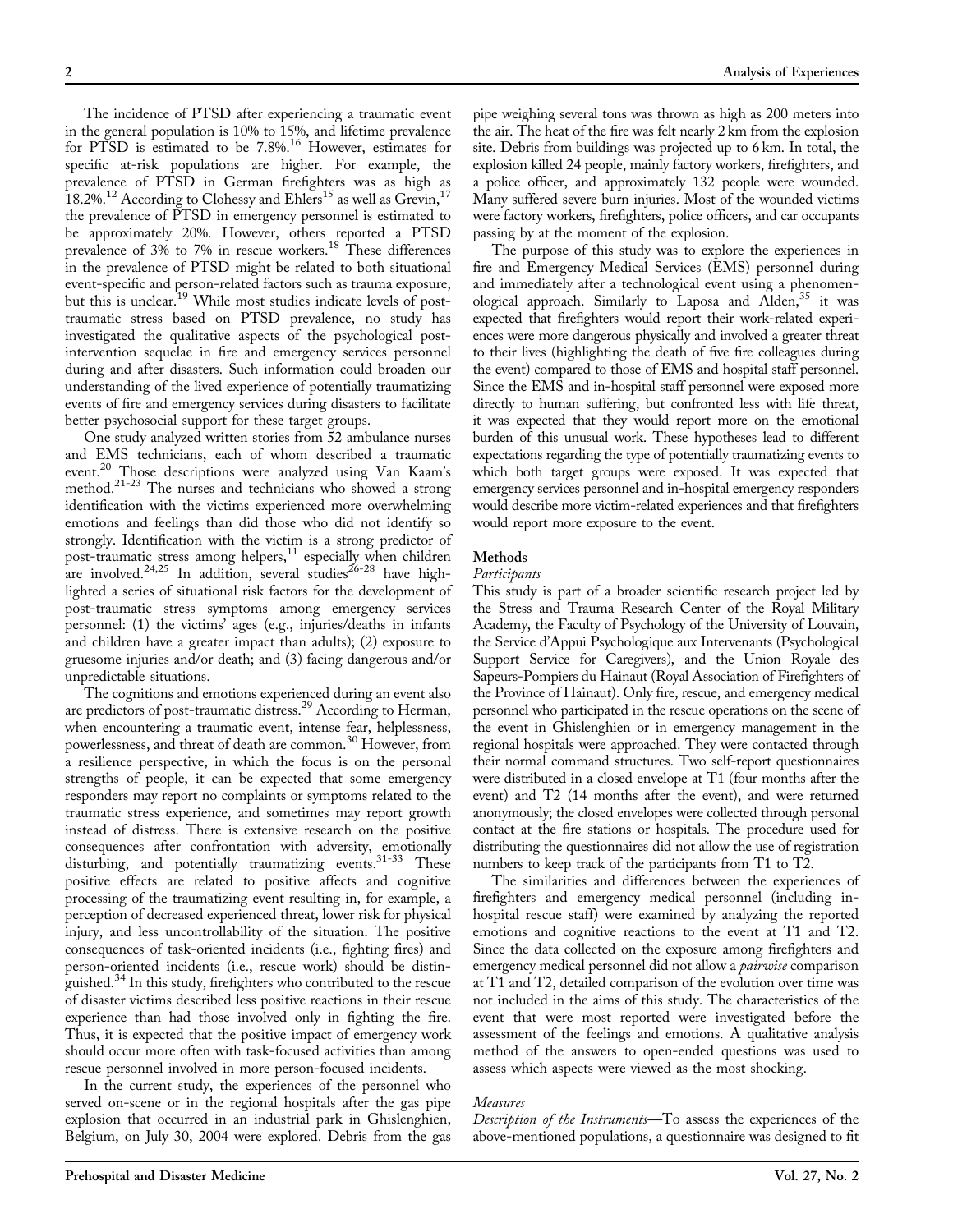the Ghislenghien event. It contained: (1) an informed consent; (2) a set of demographic questions; (3) a section related to the experiences on the scene of the accident (the epicenter) or in the periphery; (4) questions related to the current emotional experiences; and (5) questions related to both available social support and professional help. Additionally, one question was used to assess whether there were elements the respondent did not want to discuss and the reasons, and finally, a blank page for comments.

Open-ended questions addressed: (1) how respondents experienced the event and its aftermath (''Please describe how you experienced the Ghislenghien disaster and how you got involved in it, e.g., when did you arrive, where were you, what did you precisely do or see, what did you feel?''); (2) the most shocking aspect of the event (''Which aspect of this event shocked you most, e.g., what you heard, smelled, certain behaviors, a memory, a person, an object? Describe this as precisely as possible.''); (3a and 3b) additional professional or private aspects having influenced their reactions (''Are there, in your professional/private environment, additional things (e.g., reactions and/or behaviors, or the organization itself) that touched or shocked you at the moment of the event or as a consequence of it?'') The following was written at the top of the blank page: ''This space has been entirely saved for you in order to allow you to express yourself freely, without limitations, about what happened to you (in the context of the event), about the way you lived through the event, and about the way that you still deal with it today. You can also write on the impact that the event had on you, your life, and your family. You can also write about the way that you deal with this event today, about the help that you get from other people, or about the help you think you need in order to recover from the event. If you need more space, do not hesitate to add some more paper.''Approximately 30 minutes were required to complete the questionnaire.

## Qualitative Data Analysis

In order to focus on the qualitative aspects of the experiences of the fire and emergency services personnel involved in the Ghislenghien event, a phenomenological method of analysis was used to examine the core of the disaster-related experiences. Phenomenological psychology was used because this variant of phenomenology focuses on human behaviors as expressions of meaningful experiences that are obtained by descriptions from participants.36,37 The qualitative data analysis was inspired by the grounded theory method, an interpretative variant of qualitative research grounded in phenomenology, and symbolic interactionism. The analysis was used to uncover the potentially traumatizing core of the experiences and the characteristics of the event. When using the grounded theory method, it is assumed that the meaning assigned to an event determines the response of a person to that event.<sup>38</sup>

The Van Kaam method was used to analyze the information.<sup>36-39</sup> This method consists of six steps: (1) descriptive expressions are listed, and then classified into categories and ranked by frequency of occurrence; (2) these expressions are reduced to terms that describe the experience more precisely. Then, the focus shifts to the differences and similarities between experiences, in order to uncover the characteristics that are constant and the characteristics that are typical for certain subgroups;  $37$  (3) the irrelevant elements (not inherent to the experience) of Step 2 are eliminated; (4) a hypothetical identification of the lived experience arises; (5) this identification is applied to some participants to test whether

the description fits the data; and (6) when needed, the description is expanded or reduced. This approach resulted in a prototypical identification of the experience and a theoretical description of the traumatic core of the Ghislenghien event. Qualitative data analysis was performed using MAXQDA 2 software (VERBI GmbH, Berlin, Germany), which supports researchers performing qualitative data or content analysis by helping to systematically evaluate and interpret textual data.

#### Results

One hundred and three firefighters and 77 emergency medical personnel filled in the questionnaires at T1; the response rates were 42.0% and 31.4%, respectively. The group of firefighters consisted of 100 men and three women, from 18 to 59 years of age (mean  $= 40 \pm 10.7$  years). The emergency medical group consisted of 22 men and 55 women, from 24 to 57 years of age (mean =  $40 \pm 9.1$  years). Twenty-three male firefighters and 35 emergency medical personnel (12 men and 23 women) filled in the questionnaires at T2. Their ages ranged from 23 to 58 years of age (mean =  $39 \pm 10.2$  years) and 23 to 55 years of age (mean =  $40 \pm 9.2$  years), respectively.

There is only anecdotal evidence explaining the loss of participants between the measurements at T1 and T2, i.e., 75% among the firefighters (from 103 to 22) and 50% (from 77 to 35) among the emergency personnel (see limitations).

#### Characteristics of the Disaster Experience

There were 20 characteristics identified for the firefighters and 18 characteristics for the EMS personnel. They were reorganized into 14 and 13 categories, respectively, and ordered according to the frequency of occurrence. It was assumed that the more frequently the characteristics were mentioned, the more prototypical they were.

Firefighters—For firefighters, experiencing the disaster in which colleagues died made the experience of the event mainly characterized by the death of friends (Category 1: 78.7%) and to a lesser degree, by the death of other victims on the roadside and on-scene (Category 2: 25.5%). The event and the casualties among colleagues had made an extensive impact, and members of the local fire brigade involved described their group as ''one big family.'' However, after these fire and rescue interventions, positive aspects (Category 3: 20.2%) also were expressed. Firefighters mentioned that they were thankful to be alive and appreciated their jobs. They also reported that they loved their most significant others even more after the response than before. Moreover, some were thankful for the psychological support (Category 9: 7.4%) that they and/or colleagues received after the responses. Some noted the impact (Category 4: 19.2%) of the intervention, during the rescue operations and afterward—even after several months. One firefighter said, ''At the beginning of the month October [nearly 3 months after the event], I got a breakdown, it was difficult.'' Others mentioned the impact on a physical level during the intervention, e.g., "I collapsed like a piece of doll.'' Overall, an apocalyptic feeling and the impact on the human and physical levels sometimes resulted in an inability to speak (Category 8: 8.5%). Others were unable or unwilling to talk about the disaster, from the moment of the explosion through to several months later. One firefighter wrote: ''What I saw? One page is not enough.'' For some firefighters, the disaster remains their worst memory, and some were not able to hold back their tears (Category 13: 3.2%) after the intervention.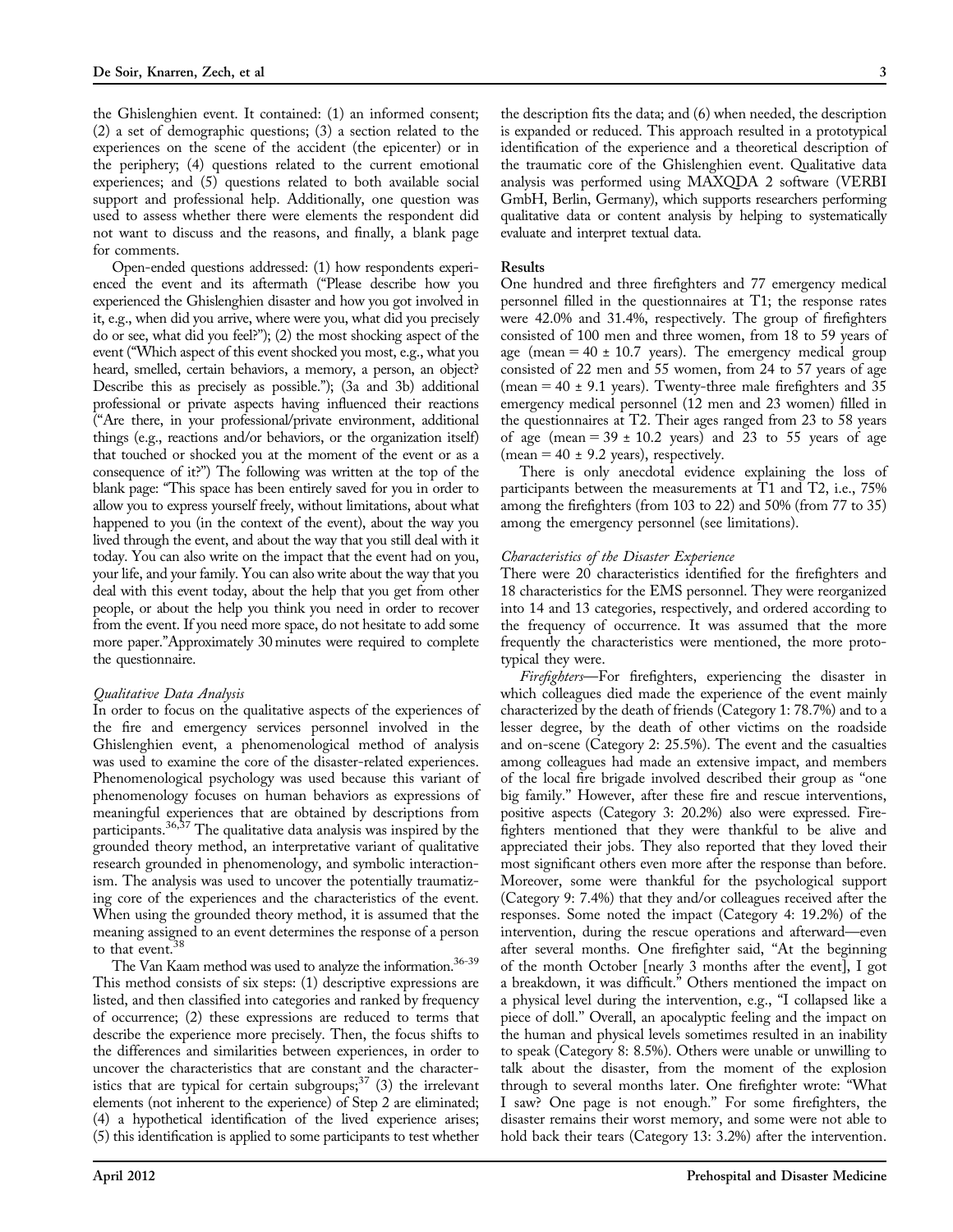Sometimes, some aspects of dissatisfaction (Category 10: 6.7%) were expressed, i.e., about the disorganization on-scene.

During the rescue interventions, firefighters searched and found victims, with burns (Category 5: 18.1%), wounds (Category 6: 17.0%) and/or suffering (Category 11: 5.3%), and screaming and/or crying (Category 12: 4.3%) for help or because of fear. Especially when driving along the way to the epicenter, they encountered people with burns lying by the roadside. Some firefighters mentioned the massive destruction (e.g., ''There was nothing'') and the massive amount of victims (Category 7: 16.0%). One wrote, "As the devastation of the world after a war." Before and at the beginning of the intervention, the firefighters did not know much about the origin of the explosion and the fire. Some of them initially heard or thought that a plane had crashed. Due to a lack of information, there was much uncertainty during the first moments after the explosion. Sometimes, the unfamiliarity (Category 6: 17.0%) with disasters in general seemed to contribute to a feeling of not knowing what to do (powerlessness), but this feeling disappeared soon after instructions were provided. Stress (Category 13: 3.2%) was evoked in a few firefighters when they were at a distance from the epicenter, and did not know much or anything about the event (in the beginning). On the spot, firefighters sometimes were at risk during the operation. A few experienced an erroneous perception of time (Category 13: 3.2%); e.g., they did not seem conscious that time passed. Furthermore, firefighters mentioned a feeling of disconnection from reality during the operation, i.e., a feeling of not belonging to their own bodies. After the operation, this feeling was experienced as not having had many emotions during the rescue operations, and wondering why not. Moreover, the feeling of working on automatic pilot (category 14: 2.3%) also was present during the intervention.

Emergency Medical Personnel—The most frequent experience during emergency medical interventions related to the injured victims (Category 1: 81.3%): ''The wounded persons arrived, it was terrible.'' Most emergency medical personnel waited in the hospitals for the victims to arrive, saw the arrival of the first wounded and burned people (Category 6: 29.3%), who were screaming (Category 7: 24.0%) for help, asking for "painkillers" and crying (Category 10: 13.3%) because of the immense pain. Especially the (Category 3: 33.3%) arrival of a large number of victims and the suffering was hard to witness, i.e.; ''I realized the horror because the first wounded persons arrived.'' Many described the ''overwhelming impact of the scene of a war'' (Category 2: 50.7%), with the devastation of the environment and buildings, while others related the impact to the number of wounded and burned (Category 3: 33.3%). This explosion caused many casualties, and some victims who still were alive asked for euthanasia, which severely affected (Category 2: 50.7%) the medical personnel who were trying to assist the victims. Emergency Medical Services and hospital staff personnel described the scene as ''very shocking,'' e.g., ''It was a nightmare,'' and ''Hopefully, I will not experience such an event again.'' Emergency medical personnel experienced the situation at the emergency department as "apocalyptic" and reported that they could not speak shortly after receipt of the victims, were not able to answer any questions, or did not want to.

The experience also affected their personal lives, as some firefighters died (Category 4: 33.3%). Wounded and burned victims, crying and screaming (Category 10: 13.3%), are very hard to experience, e.g., ''The most difficult [most painful] was at the emergency room and at the surgery room.'' In addition, some

emergency medical personnel mentioned that they never will forget the images of what they saw. Expressions of this impact included, ''I shall live with these memories my whole life'' and "How to forget? Time goes by, but the memories are still very vivid.'' The experiences of fatalities among the firefighters also were difficult. Some of the emergency medical personnel knew the deceased firefighters on a personal level, and they felt ''related'' because they participated in the same rescue operation. Coping with the family members and friends (Category 5: 32.0%) of the survivors also was difficult. In addition, a few emergency medical personnel reported that they still could not believe that something like this had happened or that they simply could not accept that some of the firefighters had died.

At the beginning of the response, there was not much information available. For example, it was not known (Category 3: 33.3%) what had happened, where it had occurred, and what needed to be done. The unknown evoked additional feelings of stress (Category 9: 14.7%), e.g., when preparing to depart or waiting for the arrival of the victims. Stress was triggered in emergency medical personnel and the victims because of the uncertainty about the situation of family and/or friends. Family or friends of the victims had to be dealt with, taken care of, and informed about the situation of loved ones. The likelihood of friends or family members being involved, and the unknown consequences, also triggered a state of restlessness (Category 11: 8.0%).

Some emergency medical personnel also noted positive aspects (Category 8: 16.0%) in relation to the disaster, and reported positively about the mutual assistance provided by emergency service personnel and citizens, and the benefits and the effectiveness of their support. They also described positive aspects of their life since the event. These aspects can be a result of experiencing the disaster. For example, "This event made it possible for me to appreciate life, to be lucky to live along and without suffering, or not that much compared to others. This event changed my perspective in a positive way.'' It seems that, after having been confronted with the disaster, they tried to moderate daily events, to be positive, and as time passes, to learn to live with the experience. However, others also spoke about their dissatisfaction (Category 8: 16.0%) concerning various aspects related to their rescue work or related to the period after the disaster. For example, the unhealthy curiosity of bystanders during the rescue work, the media hype, the lack of psychological debriefing after the rescue operations, and the limited care and support provided for families and personnel.

A few emergency medical personnel said they felt like they had worked on automatic pilot during the disaster (Category 12: 6.7%). Those who described this sensation felt no emotions and worked professionally as living robots. Furthermore, while working at the scene of the event, a feeling of life threat sometimes was experienced. In addition, a feeling of life threat sometimes was present when providing care of the victims and/or family. Only very few emergency medical personnel mentioned that a life threat (Category 13: 5.3%) was a concern; this can be explained by the fact that most of the respondents had been working within the hospital.

## Feelings and Emotions

Firefighters—The firefighters' most frequently reported feeling was powerlessness (Category 1: 90.4%). They felt powerless because they were on the spot, and did not know whom to help first and where to start. Firefighters felt powerless when seeing all the victims; the firefighters in the first rescue squads to arrive at the scene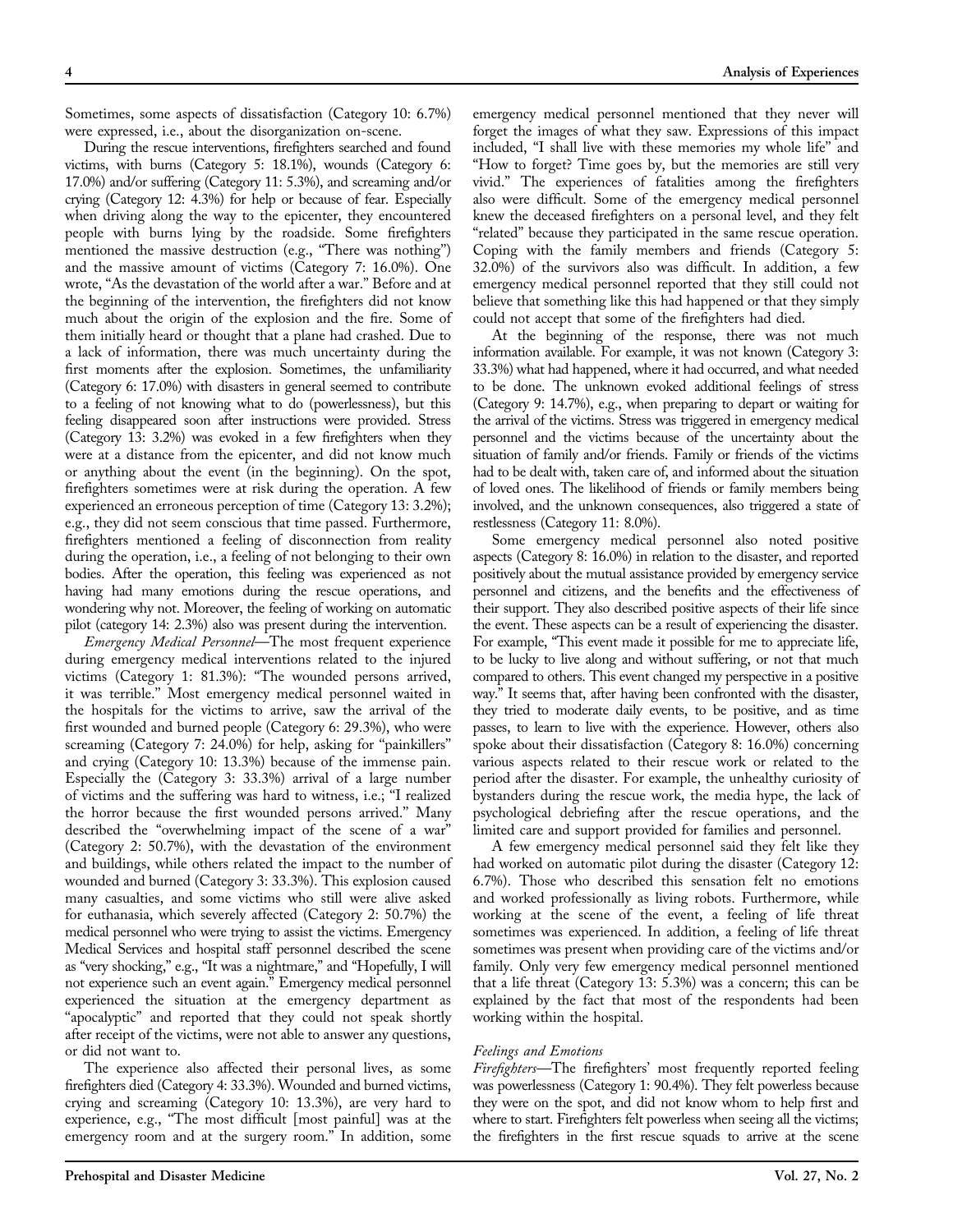reported consternation—the scene seemed unreal. The experience also evoked a feeling of horror (Category 2: 75.5%), and was described by a few firefighters as ''an apocalypse'' (Category 4: 12.8%), e.g., "I got a feeling of apocalypse when seeing the scattered bodies.'' Some firefighters also experienced fear (Category 3: 31.9%), especially due to the awareness that friends or family members possibly were involved. On the scene of the event, there was fear of getting involved in an accident because of the risks, and of not seeing colleagues anymore. When surviving the risks, some firefighters experienced a feeling of grief (Category 5: 4.3%) due to the loss of friend. A few also reported feelings of panic, sadness, frustration resulting from the feeling of uselessness, and sympathy for the families and friends who had lost loved ones (Category 6: 1.0%).

Emergency Medical Services—Among EMS personnel, the most frequently experienced emotion was horror (Category 1: 55.5%). A feeling of horror was experienced in relation to the arrival of large numbers of wounded and burned victims who were screaming and crying. The horrible pain and the suffering of the victims were apparent on their faces. This arrival of suffering victims also triggered a feeling of powerlessness (Category 2: 50.7%), not knowing where to start, what to do, and a feeling of being overwhelmed. Moreover, a feeling of fear (Category 3: 34.7%) also was evoked. Emergency medical personnel became frightened when they saw the flames, heard the loud sound of the explosion, thought about the emergency personnel on the scene, and saw the frightened patients. Other emotions were reported to a lesser extent. A feeling of sadness or grief (Category 4: 8.0%) was related to confrontation with the families and friends of the victims. Emergency medical personnel rarely experienced feelings of anger (Category 5: 5.3%). A few became angry because they could not understand why the event happened and why people died. When they realized that their own family members or friends were or could have been on the scene at the time of the explosion, they felt panic, or they remained in despair (Category 6: 4.0%) for a long time.

## Most Disturbing Aspects

Firefighters—The most shocking aspects reported by the firefighters were the casualties of colleagues and the contact with death (Category 1: 40.4%) during the intervention. They also mentioned the impact (Category 2: 29.8%) of the event (e.g., the amplitude of the explosion) and the number of victims and amount of damage (Category 4: 18.1%) as most disturbing aspects. Others noted that the most shocking encounters were with burned victims (Category 3: 25.3%), and the scene when they arrived (Category 5: 17.0%) e.g., ''Seeing the horror which led to nothing.'' Still, others reported that the most shocking experience was a feeling of being powerless (Category 6: 13.8%), or being confronted with the victims (Category 7: 11.7%) they were searching for. Finally, the unknown aspects before and/or during the response (Category 8: 7.5%), and seeing the carbonized bodies and cars (Category 8: 7.5%) were shocking.

Emergency Medical Services—The most disturbing aspects reported by the emergency medical personnel were both the casualties among the firefighters (Category 1: 33.3%) and the confrontation with death (Category 2: 33.3%), i.e., experiencing a contact with death or by hearing some victims asking for euthanasia. For nearly one-third of the medical services personnel, the death of the five firefighters was especially disturbing because they knew some of them personally (Category 3: 32.0%), e.g., ''Most shocking was the death of a firefighter who I knew very well.'' Seeing the

victims in pain with burns (Category 4: 30.7%), suffering and screaming (Category 6: 18.7%), or the arrival (Category 5: 22.7%) of burned victims also was disturbing. Some others reported about the massiveness of the disaster situation in the hospital (Category 5: 22.7%). Besides what was seen or heard, the smells (Category 8: 16.0%) were disturbing. The emergency rescue personnel reported the odor of the materials (in the hospital or the mobile emergency post) and the odor produced by the wounded victims, i.e., of burned flesh. Lastly, not knowing (Category 8: 16.0%) what to expect at the beginning of the response, and family members and friends waiting for information because nothing was known, was viewed as disturbing afterwards.

#### Disaster-Related Experiences after 14 Months

At T2, both firefighters and emergency medical personnel reported which aspects of the disaster experience still were very present in their minds. In order to describe these aspects in a coherent narrative structure, the categories are not mentioned in the order of decreasing frequency of appearance.

Firefighters-The most frequently described aspect in their experience was the impact both on a psychological and personal level (Category 1), e.g., ''The event changed a lot of things in my family life.'' Some firefighters noted that they did not answer the first questionnaire because they did not feel ready (Category 5). Furthermore, the disaster had such an impact that it stayed vividly in the mind of some firefighters, e.g., "The entire intervention from the emergency call to the arrival to the end of the intervention to the return to the fire department stays very clear and very precise in my memory.'' Others called the response the ''worst intervention ever.'' Still others felt turned upside down by the experience. In particular, the memories of the view at the scene (Category 2) still were difficult, e.g., when they arrived and experienced an apocalyptic feeling; or when they saw the enormous flames. The memories of the wounded or dead victims (Category 5) scattered everywhere along the road, being confronted with death (Category 5), and the involvement of friends/family members (Category 5), remained vividly in their minds. In addition, they recalled victims who had suffered (Category 6), and the firefighters and their families who had suffered after losing some friends and/or family members, including the personal impact. All these experiences contributed to the fact that some firefighters were unable to speak during the response and this lasted for at least one year after the event. "I was never able to talk with somebody intimately about my suffering," and "On the way back, nothing is said to each other.'' Moreover, powerlessness (Category 4) was experienced as a result of the number of victims and the amount of devastation. As some firefighter explained: ''I did not know where to start? With whom?'' However, also positive aspects (Category 3) were experienced. Some firefighters spoke about the strength that grew out of the experience: they reported a feeling of personal growth, appreciating more the simple things of life, and that the friendship between colleagues became closer following the experience. Firefighters also spoke about the support they received from family or friends.

One year later (T2), they reported on: (1) being confronted with death (Category 1); (2) the implications for friends or family members (Category 2); and (3) the death of victims, the psychological or physical impact, and the feeling of powerlessness (category 3).

Emergency Medical Personnel—Emergency medical staff recalled the massiveness of the damage (Category 1) and the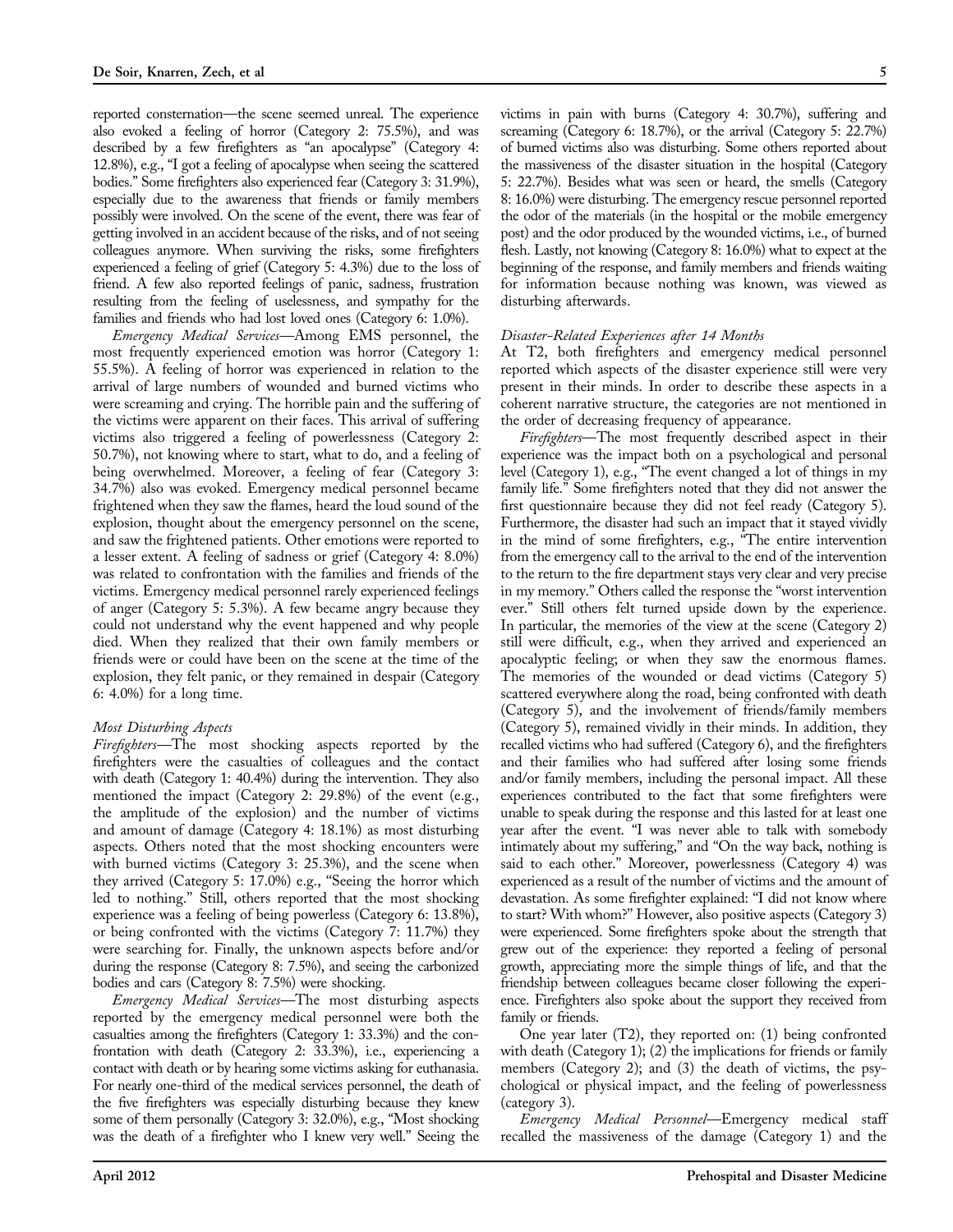number of victims (Category 3) at the hospital (e.g., "Seeing the victims arriving with tens together at the emergency department"). They also recalled that "victims were lying everywhere," they screamed (Category 2) for help because of the immense pain and suffering (Category 4), and the high number of victims with burn injuries (Category 5). In addition, those working at the scene recalled the amount of emergency services needed and the scattered bodies. On a sensory level, sounds (Category 6) still were remembered (e.g., "That sound stays on my mind forever."). Some emergency medical personnel remained haunted by the sound of the explosion while others remembered the sounds of the ambulances and helicopters.

The most disturbing aspects mentioned one year later (T2) were the death of firefighters and/or friends or family members (Category 1), being confronted with severely burned casualties, and eventually, their death (Category 2), and victims asking for euthanasia and/or screaming because of their pain (Category 3).

#### **Discussion**

The disaster response at Ghislenghien, as experienced by firefighters and emergency medical personnel, had a huge impact on the psychological and personal life of those who responded, provided care, as well as on the lives of their family and friends. Seeing the severely wounded or dead victims, colleagues, friends, or family members was horrible. Knowing about or seeing deceased friends and/or family members during or after the disaster were considered the most shocking aspects of a disaster experience. In addition, the massive amount of victims, burned, injured, screaming, and suffering was difficult to cope with and evoked feelings of powerlessness. The first minutes of ''not knowing'' what the disaster was about, evoked feelings of stress and restlessness. However, the experience of the disaster also turned out to be positive for some fire or EMS personnel, especially those who worked at the disaster scene.

Compared to the firefighters, EMS personnel were directly involved with the injured victims, whereas firefighters had to cope more with the physical aspects of the event (e.g., heat, smoke, fire, smell, etc.). The unusual number of injured victims resulted in a chaotic situation, which contributed to the fact that the impact of the disaster with respect to the massive human suffering was more intense in EMS personnel compared to the firefighters. In contrast to the EMS personnel, firefighters mostly were present on the site of the event. Firefighters are used to working on the scene of an accident or a fire, but rarely do firefighters die during an operation. Firefighters more frequently reported the impact of the first encounters with the victims on the disaster site. This disaster also was characterized as an event in which friends, family members, and victims died, and working on the scene was described as "risky." Both the direct contact with death and the perceived life threat appeared to be much higher in the firefighters. Time was not always consciously perceived. In addition, the apocalyptic view at the scene and the impact seems to have provoked dissociative experiences in some fire and rescue workers. The inability to speak or not wanting to speak about their experiences was related to working on the spot as a firefighter. However, after the intervention, more firefighters reported positive aspects in comparison to EMS personnel.

The firefighters involved in this disaster experienced a more direct exposure to death and more life threat than did the EMS personnel. This has been documented in the literature<sup>35</sup> when comparing the experiences of firefighters with those of emergency medical personnel: firefighters' work-related experiences

are physically more dangerous and involve greater threat to their lives. Furthermore, fear of the unknown provoked psychological responses following the performance of rescue work. Previous qualitative research on the meaning of traumatizing events, as described by nurses in an ambulance service,<sup>20</sup> indicated the potentially traumatizing event was an encounter with the unforeseen and meaningless. Emergency medical services personnel have to cope with the potentially traumatizing event without the possibility of being prepared. Just as in some other critical daily life events, the outcome of the Ghislenghien event was extremely negative and unpredictable: 24 victims instantly killed on-scene and .100 other severely injured (burned). Further research is needed to investigate if the first unknown minutes of an intervention may evoke a stress response. Moreover, the potentially traumatizing character of such an experience becomes clear by the fact that seeing the casualties, colleagues and friends and/or family members evokes a feeling of powerlessness and horror. This experience can be related to the concept of "effroi de la mort" described by Lebigot.<sup>40</sup> The concept of "effroi" is difficult to translate, but represents the very first state of frozen, petrified fright after a traumatic blaze; a state which precedes the development of stress and anxiety, confronting the survivor with a unique sense of loneliness, abandonment, and exclusion from the world of the living. It leaves the survivor behind without words, a disruption between the signified (death) and the signifier (symbolic representation of the real face of death) as described by some of the firefighters. Lebigot states that the human being has no representation of ''the real of death'' in his/her psyche; therefore, a sudden confrontation with death leaves the survivors behind without words.<sup>40</sup>

The descriptions of fire and emergency services personnel involved in the Ghislenghien disaster mentioned both cognitive and emotional experiences of disconnect from reality. This also is in accordance with the findings of Jonsson and Segesten<sup>20</sup> who described the reactions of Swedish ambulance nurses who were so focused and concentrated on helping the victim that they distanced themselves from the surroundings; they were so emotionally committed that their vision narrowed. Therefore, it was expected that this phenomenon will occur on an even bigger scale when being confronted with the number of victims reported in this study. Jonsson and Segesten also confirmed that helpers can have strong feelings of engagement and empathy with victims and/or family members, and, at the same time, can feel powerless.<sup>20</sup> Their research also showed that it seems impossible to avoid these strong feelings during the contact with victims.

This analysis of the emotions experienced uncovered the fact that working as a firefighter evoked feelings of horror and powerlessness. These feelings were more prevalent among those fire personnel who had been directly exposed to the images at the scene. A feeling of apocalypse also was experienced because of the direct encounter with the disaster environment. A feeling of powerlessness was less manifest among emergency medical personnel, probably because of the availability of more adequate equipment and structure to help the victims. Compared to the firefighters, they were less overwhelmed by the sudden and dangerous event. In addition, they were working in their own familiar environment, i.e., the Emergency Department of the hospital.

The differences in reaction to the most shocking aspects seemed to be related to one's proximity to the different disaster elements. Emergency medical personnel were shocked by the screaming, pain, and suffering of the victims, including the smell of burned flesh. In contrast, firefighters were shocked primarily by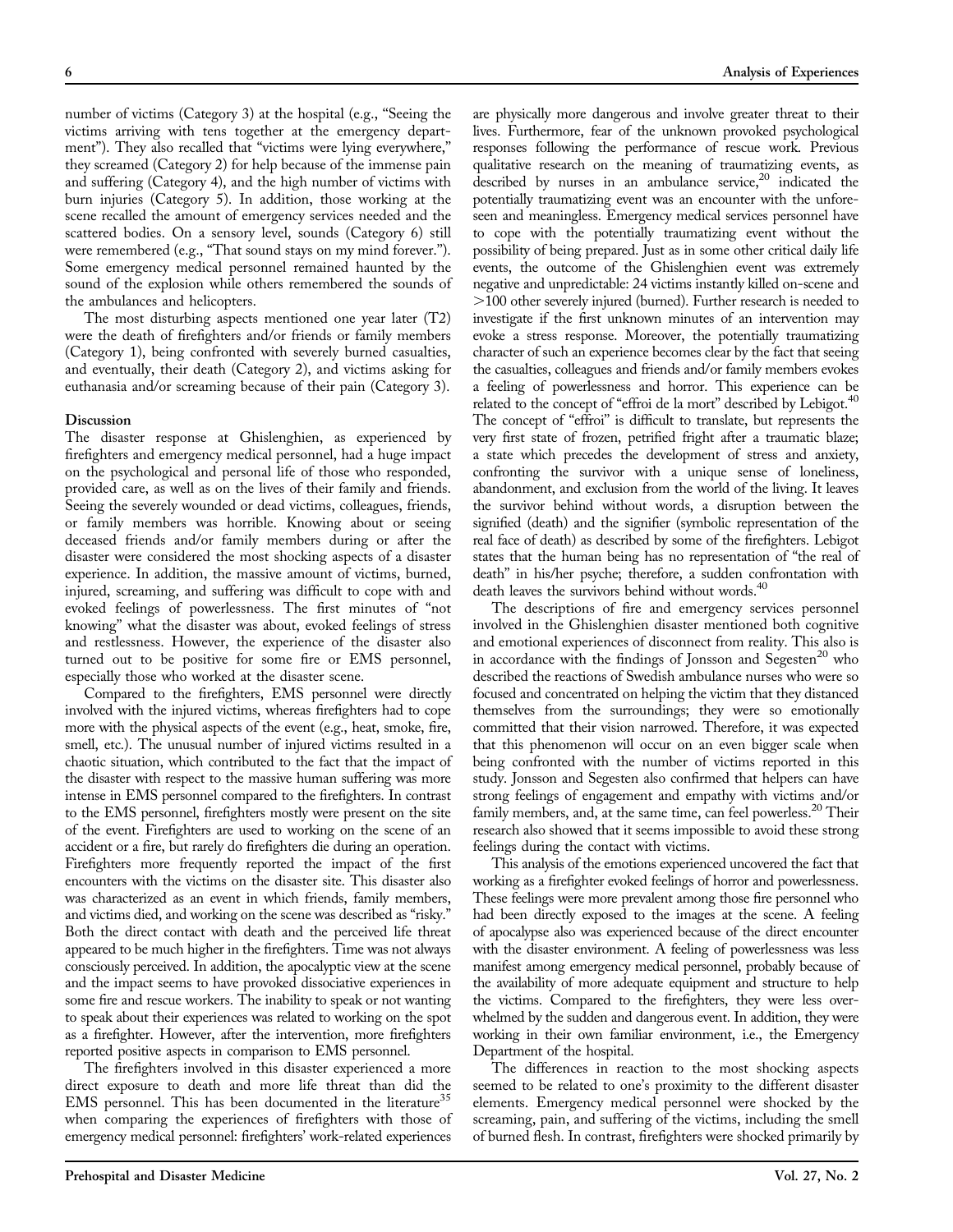the death of their colleagues. In addition, the feeling of powerlessness, the scene, and the carbonized victims and cars shocked firefighters the most.

According to Moran, the experience of firefighters and emergency medical personnel which involved multiple deaths is traumatic.<sup>34</sup> This view was supported by the participants' answers to open-ended questions. Moreover, the positive aspect explained by some emergency personnel about the availability of materials during the response might be related to Antonovsky's sense of coherence.<sup>41</sup> Focusing on the interrelated factors of manageability, comprehensiveness, and meaningfulness; more specifically the manageability (the present resources meet the demands) of a given situation, seems to lead to less post-traumatic stress.<sup>42</sup> Comparing the experiences of firefighters and emergency medical personnel in the Ghislenghien disaster leads to the conclusion that firefighters experience more "post-disaster positivism" than do emergency medical personnel. Even after more than one year, firefighters expressed still more "positivism." It seems that, in this case, the more traumatic the event was experienced, the more post-disaster positivism or growth was reported.

Reporting mostly horror and feelings of being totally out of control is in accordance with criterion  $A2$  of  $PTSD<sup>42</sup>$  and since the participants involved in this study have been confronted with death, also criterion A1 of PTSD is met, hence the potential for development of post-traumatic stress reactions and PTSD is present.

#### Limitations

This study has a number of limitations. There was a large dropout rate between T1 and T2 for which no unambiguous explanation is available. The informal and anecdotal data gained during the presentation of the preliminary results in the respective fire departments, indicated that over time, the involved fire and rescue personnel wanted to stop talking or bringing back memories about the disaster. Their participation in this study may have been non-random, and the emergency responders most stricken may not have been represented—or perhaps the other way around. Given that all the firefighters but three were men, it cannot be presumed that the findings also are valid for female firefighters. Furthermore, to deepen the understanding of the traumatic core of a disaster, in-depth interviews and content analyses are necessary. The time-frame and the resources available to the researchers involved in this study did not allow one-to-one contacts with all of the stricken rescuers and caregivers to be able to uncover their experiences, at the time of the disaster and in the immediate aftermath (T1), or after more than one year (T2). Finally, since grounded theory research does not allow generalization of the research findings,  $37$  actual findings only contribute to the understanding of the nature and meaning of the experience of belonging to a certain population in a certain setting.

#### Conclusion

This study sheds light on the characteristics of the damage as experienced by firefighters and emergency medical personnel. The results of this phenomenological analysis can help the personnel from other fire, rescue, and emergency services to recognize the normality of their reactions to the potentially traumatizing aspects of a disaster and their rescue activities. These results also can be used to prepare fire and emergency services personnel to understand the possible psychological impacts upon confrontation with potentially traumatizing events. These findings also highlighted the differences between emergency medical personnel, mainly working in an intra-hospital setting, and, the fire personnel, involved in search and rescue, fire extinguishing, and providing medical first aid. This phenomenological analysis offers an important addition to the existing quantitative trauma literature in which context-specific data are less explicit. The results of this study could not confirm whether or not firefighters who contributed to the rescue of victims described less positive reactions in their rescue experience than did those involved only in fighting the fire. However, in general, firefighters reported more positive changes after the intervention than did emergency services personnel who were more involved in person-focused incidents and confronted with extensive human suffering of both victims and their families.

The assumption that the closeness of death had the most obvious impact on a person is supported.43-44 The demise of friends and/or family members was the most shocking, and potentially traumatizing, aspect in this disaster experience. The unspeakable experiences of firefighters, confronted with their own death through the direct life threat and the death of their colleagues, can be related to the concept of a close encounter with death, leaving the survivor without words.

The result that emergency medical personnel seemed to have experienced more horror than did the firefighters could be explained by the fact that they were a more diverse and less specifically trained group, e.g., all the staff present in the hospital during the disaster had to participate in the first response at the Emergency Department, even staff who worked in areas such as administration, kitchen or cleaning services, and had never seen seriously injured people.

#### Acknowledgments

The authors thank Frédéric Daubechies, Director of the Service d'Appui Psychologique aux Intervenants, for both his practical and moral support and his assistance with the organization of this study. Without his help in contacting the fire, rescue, and EMS personnel involved, this research never would have been possible. We also express our gratitude to the leaders of the Fire and Emergency Departments and to the Union Royale des Sapeurs-Pompiers du Hainaut (Royal Union of Firefighters of the Province of Hainaut) more specifically for the immediate support and enthusiasm with respect to this study.

Last but not least, the authors express their respect and devotion to the community of fire, rescue, and emergency medical personnel, for the work they continue to do and the services they continue to deliver in these sometimes very dramatic contexts, thereby often risking their own lives.

References

<sup>1.</sup> Soeterman RJH, Yzermans CJ, Kerssens JJ, et al. The course of post-disaster health problems of victims with pre-disaster psychological problems as presented in general .<br>practice. Fam Pract. 2006;23(3):378-384.

<sup>2.</sup> Dirkzwager AJE, Grievink L, van der Velden PG, Yzermans CJ. Risk factors for psychological and physical health problems after a man-made disaster. Br J Psychiatry. 2006;189:144-149.

<sup>3.</sup> Beaton R, Murphy S. Secondary traumatic stress in crisis workers: research implications. In: Figley C (ed.), Compassion Fatigue. New York: Brunner-Mazel; 1995:51-81.

<sup>4.</sup> Morren M, Yzermans JC, van Nispen RMA, Wevers SJM. The health of volunteer firefighters three years after a technological disaster. J Occup Health. 2005; 47:523-532.